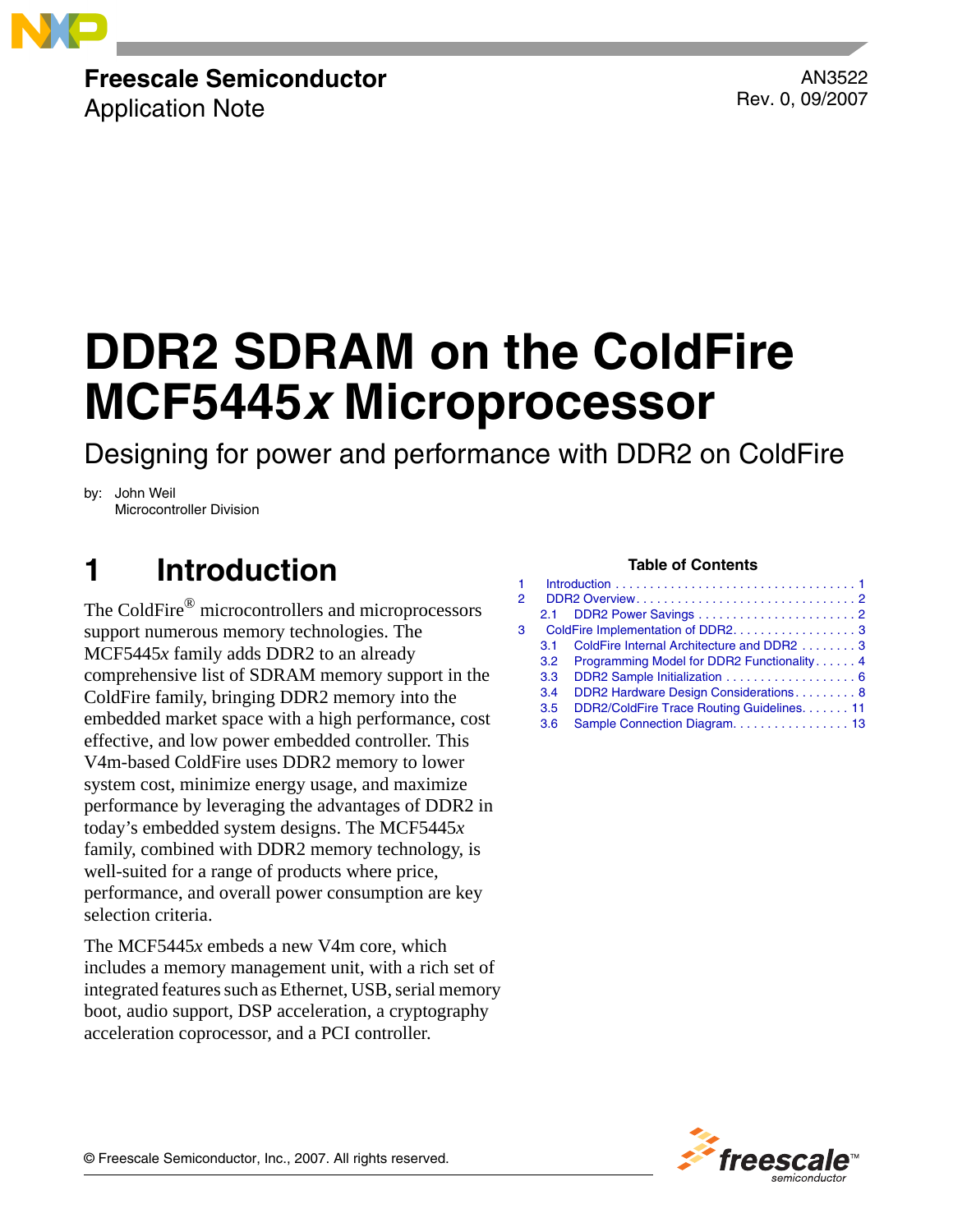

#### **DDR2 Overview**

This application note helps hardware and software engineers understand how DDR2 memory can have a positive impact on embedded system design. A quick overview of DDR2 memory advantages and disadvantages is provided, followed by a software and hardware overview that shows how simple it is to incorporate DDR2 memory in any embedded design.

## <span id="page-1-0"></span>**2 DDR2 Overview**

DDR2 memory has quickly become a commodity memory for the PC and PC peripheral industry. It is the next generation in double data rate synchronous memory technology and is specified by the JEDEC JESD79-2C standard. DDR2 memory was created to extend the frequency range of DDR memory technologies to much higher levels and also to reduce the amount of energy that is consumed by DDR memories.

The SDRAM companies accomplished this speed improvement and net power savings by making some fundamental architecture changes and introducing new I/O signaling that better supports higher frequencies. The frequency improvement provides little benefit to the embedded customer, as most embedded systems are not pushing the upper limit of DDR memory, but the new power saving features do provide significant benefits. The embedded designer now has access to a commodity SDRAM with high performance and low voltage (1.8V) I/O to help minimize energy usage in the system. This means output drivers can be sized to accomplish the same speed targets as 2.5-V DDR, but with reduced voltage swing and subsequently lower I/O power, without the need to use LPDDR (mobile DDR).

### <span id="page-1-1"></span>**2.1 DDR2 Power Savings**

The DDR2 standard achieves significant energy savings by implementing several architectural changes to the SDRAM array, while maintaining the same performance level as DDR. The DDR2 memories implement a 4n-prefetch internal bus, compared to the 2n-prefetch of DDR, which allows the SDRAM's internal array to be accessed by a bus that is four times wider than the external bus. For example, a 16-bit wide DDR2 memory uses a 64-bit wide internal bus to access the core array. This allows the core array in a DDR2 memory to be clocked slower than the equivalent DDR memory, which considerably reduces dynamic power (dynamic power utilization is due to switching losses of logic and memory cells). The prefetch architecture takes this 64-bit fetch and loads it into four 16-bit prefetch buffers. During the DDR2 burst cycle these four registers are selected by the column addresses. The DDR2 memory realizes the majority of its energy savings by combining this prefetch architecture with low voltage I/O. Like other SDRAM memory architectures, DDR2 also incorporates several power-down features, and includes support for partial array self-refresh found in LPDDR (mobile DDR).

This design has a few drawbacks, DDR2 memories support only two burst modes compared with the three modes of DDR. The burst sequences are also changed and this affects how a processor accesses data at misaligned (non-burst) boundaries. DDR2 memories have two options for burst length (4 or 8), and because the prefetch architecture is 4n-based any non-burst aligned access causes a wrap on a 4-bit boundary  $(2^2)$ . DDR2 memories also have a new JEDEC minimum frequency of 125 MHz or 8 ns, as compared to 83 MHz for DDR.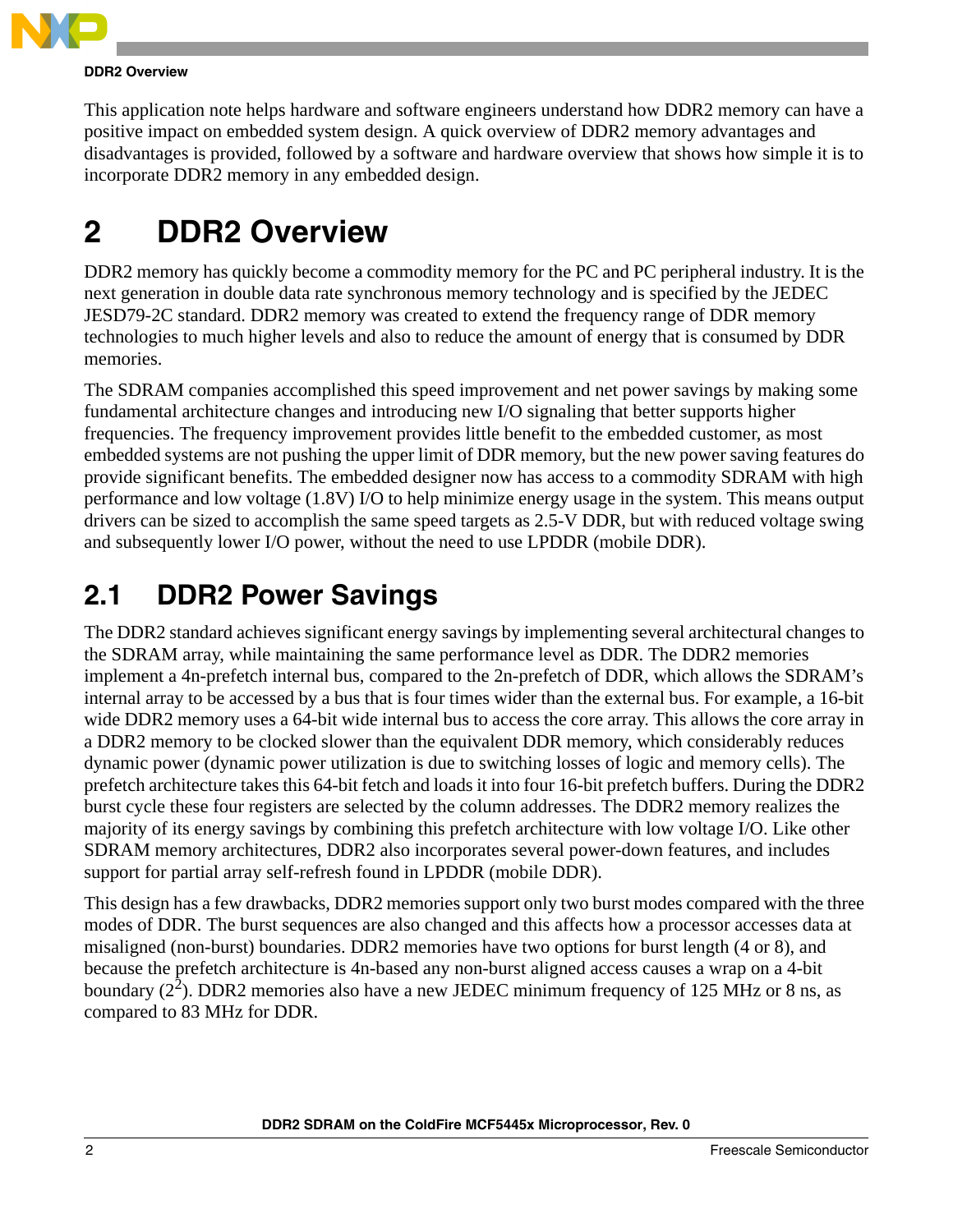

<span id="page-2-0"></span>This section reviews how the MCF5445*x* implements support for DDR2.

### <span id="page-2-1"></span>**3.1 ColdFire Internal Architecture and DDR2**

The ColdFire architecture supports a variety of internal bus implementations. The V4m core used in the MCF5445*x* has a 16-byte cache line, which translates to four 32-bit transactions (data beats) on the internal bus. The DDR/DDR2/mobile-DDR controller supports converting these 32-bit transactions into 16-bit double data rate transactions on the external bus. This allows the external bus to run at the same clock rate as the internal bus, but with a reduced number of I/O pins, which allows the MCF5445*x* to have a lower pin count, and still maintain full internal bus performance.

DDR2 mode in the memory controller adds support for the 4n-prefetch feature for DDR2 memories. This allows the ColdFire core to perform critical word-first fetches from DDR2 memories when the cache controller detects a miss. Subsequently, this minimizes instruction fetch delays by allowing the core to fetch the desired instruction and the DDR2 memory and controller to finish the cache line fetch by wrapping on the 4-bit boundary. Please see Figure 1 for an example of misaligned (critical word first) fetches and how they can differ from DDR fetches. With a 16-bit external bus, the burst length for the MCF5445*x* should be set to eight, as each data beat on the external bus only produces two bytes of data.



**Figure 1. 16-Byte Fetch on DDR2: Using 4n-Prefetch**

### **DDR2 SDRAM on the ColdFire MCF5445x Microprocessor, Rev. 0**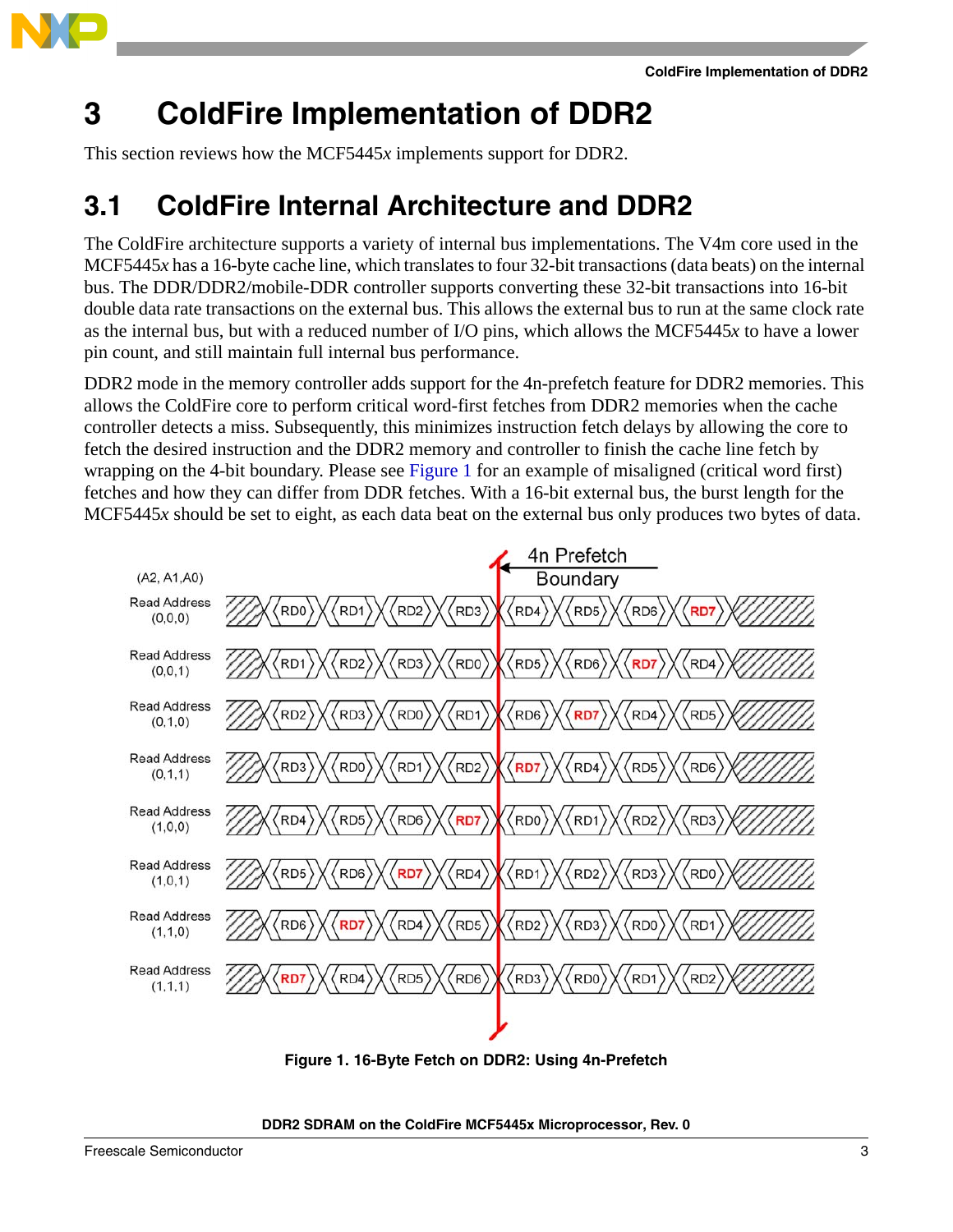

The MCF5445*x* adds new register fields, beyond previous DDR controllers in the ColdFire family, that must be used when implementing a DDR2 solution. DDR2 memories also incorporate some technology that is not used by the ColdFire memory controller, such as ODT (on-die-termination) and support for eight internal banks. Please review [Table 1](#page-3-1) for more details on supported and unsupported features.

The memory controller on the MCF5445*x* family includes support for up to 512 MB of DDR/DDR2/mobile DDR memory, using 25 address bits (row and column combined), two bank select bits, two chip selects, and a 16-bit wide bus.

<span id="page-3-1"></span>

| <b>DDR2 Feature/Option</b>                    | <b>MCF5445x Memory Controller</b> | <b>Implementation Notes</b>                                                                                          |
|-----------------------------------------------|-----------------------------------|----------------------------------------------------------------------------------------------------------------------|
| 1.8 V I/O Support                             | <b>YES</b>                        | Drive strength and mode set in MSCR_SDRAM<br>register                                                                |
| Densities                                     | Less than 1Gb in DDR2 per chip    | Two chip selects for max of 256 MB in DDR2 and<br>512 MB in DDR and mobile DDR                                       |
| <b>DDR2 Memory Banks</b>                      | 4 Banks YES                       | DDR2 memory offers an eight bank version. This<br>is not supported.                                                  |
| 4n-Prefetch                                   | <b>YFS</b>                        | Correct burst sequence support for burst of 8.<br>Critical word first support included.                              |
| Speed                                         | 133 MHz Maximum                   |                                                                                                                      |
| <b>READ Latency &amp; Additive</b><br>Latency | <b>YFS</b>                        | SDCFG1/2 registers configure READ latency plus<br>additive latency.                                                  |
| <b>WRITE Latency</b>                          | <b>YFS</b>                        | SDCFG1/2 registers configure WRITE latency                                                                           |
| Termination<br>(On-Die/Motherboard)           | Motherboard                       | SSTL1.8 support using on-board parallel<br>termination. In limited cases, parallel<br>termination may not be needed. |
| Data Strobes<br>(Differential/Single-Ended)   | Single-Ended                      | Maximum clock rate of 133 MHz does not require<br>differential and saves energy.                                     |
| Module Support                                | 144-pin DDR2 16-bit SO-DIMM       | 16-Bit DDR2 SODIMM is JEDEC ratified and is<br>available for purchase                                                |

|  |  | <b>Table 1. DDR2 Feature Implementation Guide</b> |  |
|--|--|---------------------------------------------------|--|
|  |  |                                                   |  |

### <span id="page-3-0"></span>**3.2 Programming Model for DDR2 Functionality**

### **3.2.1 SDRAM Mode/Extended Mode Register (SDMR)**

This register has changed from previous controllers, and the low order address bits of this register now have LMR/LEMR (load mode register/load extended mode register) capability. It still works in the same manner as previous generations, but now includes the option to use the low 14 bits of this register to issue DDR2 specific LMR/LEMR values. Please see the "SDRAM Mode/Extended Mode Register (SDMR)" section in the *MCF54455 Reference Manual* for more information. The SDRAM control register (SDCR) contains a DDR2\_MODE bit, which must be set to enable the LMR and LEMR functionality in the SDMR register.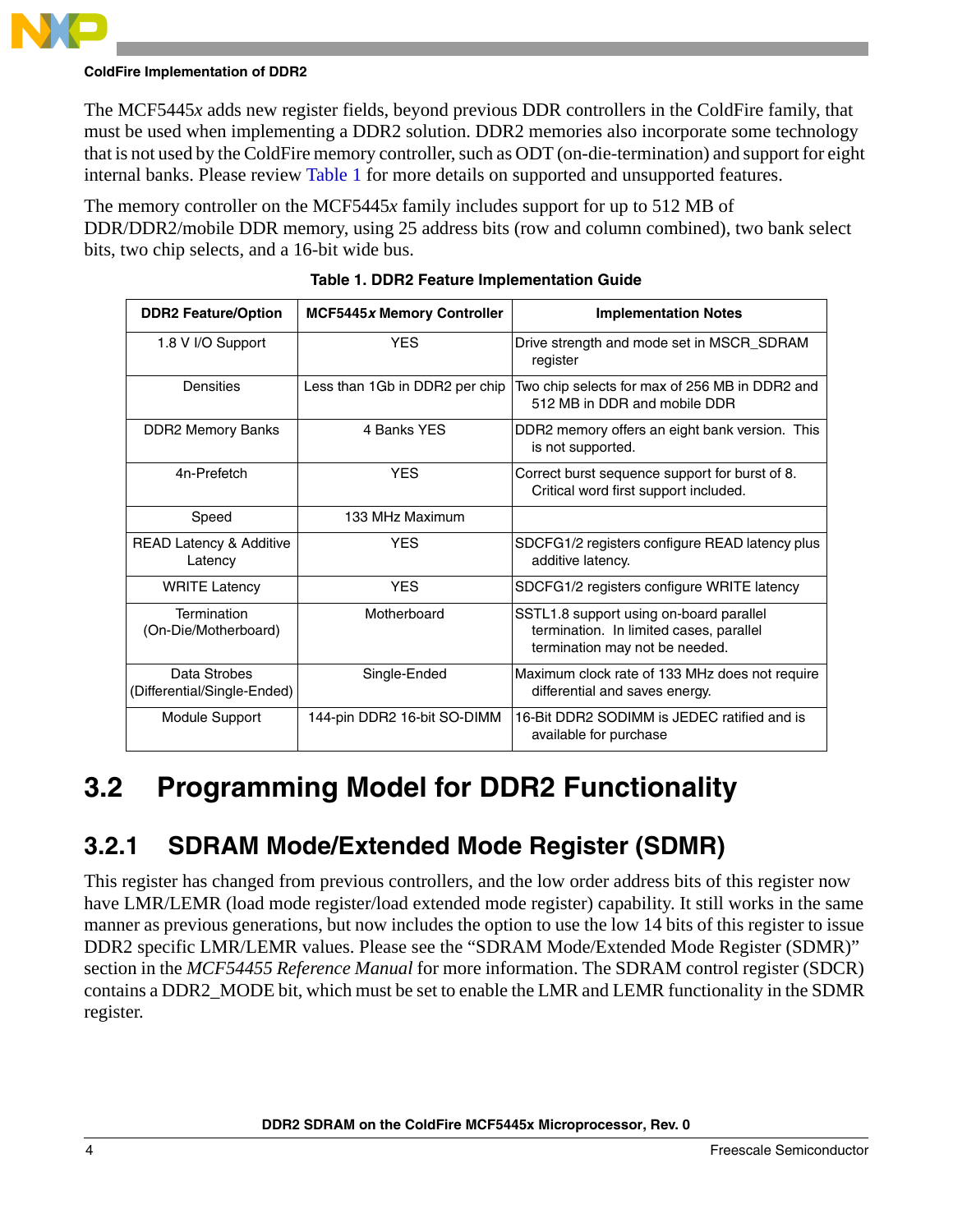

### **3.2.2 SDRAM Control Register (SDCR)**

This register has only minor changes from previous controllers, as it adds the enable for DDR2 mode. This register controls the address multiplexing, refresh count, and operating modes of the memory controller. Please see the "SDRAM Control Register (SDCR)" section in the *MCF54455 Reference Manual* for more information. For summary purposes the features of this register are listed below.

- Capability to lock SDMR register and prohibit write cycles. This bit is used only during configuration/initialization routines or when access is required to the mode or extended mode registers in the DDR memories.
- CKE enable bit allows memories to be placed into self-refresh or power-down modes. Typically only used during chip initialization and for power management of DDR memories. This enable bit gives direct control over the state of the CKE signal from the MCF5445*x*.
- DDR2 mode bit allows selection of DDR or DDR2 memory. This bit must be set for DDR2 functionality to work.
- DDR mode bit must be set. The reset value of 0 is reserved.
- Refresh enable activates the automatic refresh capability of the memory controller.
- Address mux changes the linear address inside the ColdFire device to a multiplexed address of rows, columns, and banks. Please see the tables in the SDRAM controller's "Supported Memory Configurations" section in the *MCF54455 Reference Manual*.
	- The first table provides a simple view of how the internal addresses are changed to external rows or columns based on the address mux setting.
	- The second shows how to configure the address mux setting based on memory density and configuration (row, column, bank).
- Drive rule selection is a useful feature, but not commonly used. This feature forces the DQ (data signals) and DQS signals to drive at all times, except during a read cycle when the DDR memories drive the bus. If this bit is set, the DQ lines drive the last state when the bus cycle completes, and the DQS signals drive low. When a read cycle starts, the memory controller tristates both DQ and DQS to allow the memories to drive the signals. This is typically used for a minimal system to minimize floating signals and possibly remove termination. This feature can also be used to debug a DDR bus, since it provides a deterministic state with no floating levels and is helpful when looking for shorts or other situations that might cause bus contention.
- Refresh count configures the refresh interval when the controller's auto-refresh is enabled.
- Memory port size bit must always be set for the MCF5445*x* family.
- DQS output enable field disables/enables individual DQS signals. This is only important if the selection of memory devices causes only one DQS to be needed to drive the memories. This is not the typical scenario. Typical scenario is to use one DQS for each byte lane. If only one DQS is used, short the DQS to both DQS pins on the MCF5445*x*, as the clock recovery circuits in the MCF5445*x* still need to see DQS edges on both byte lanes during read cycles.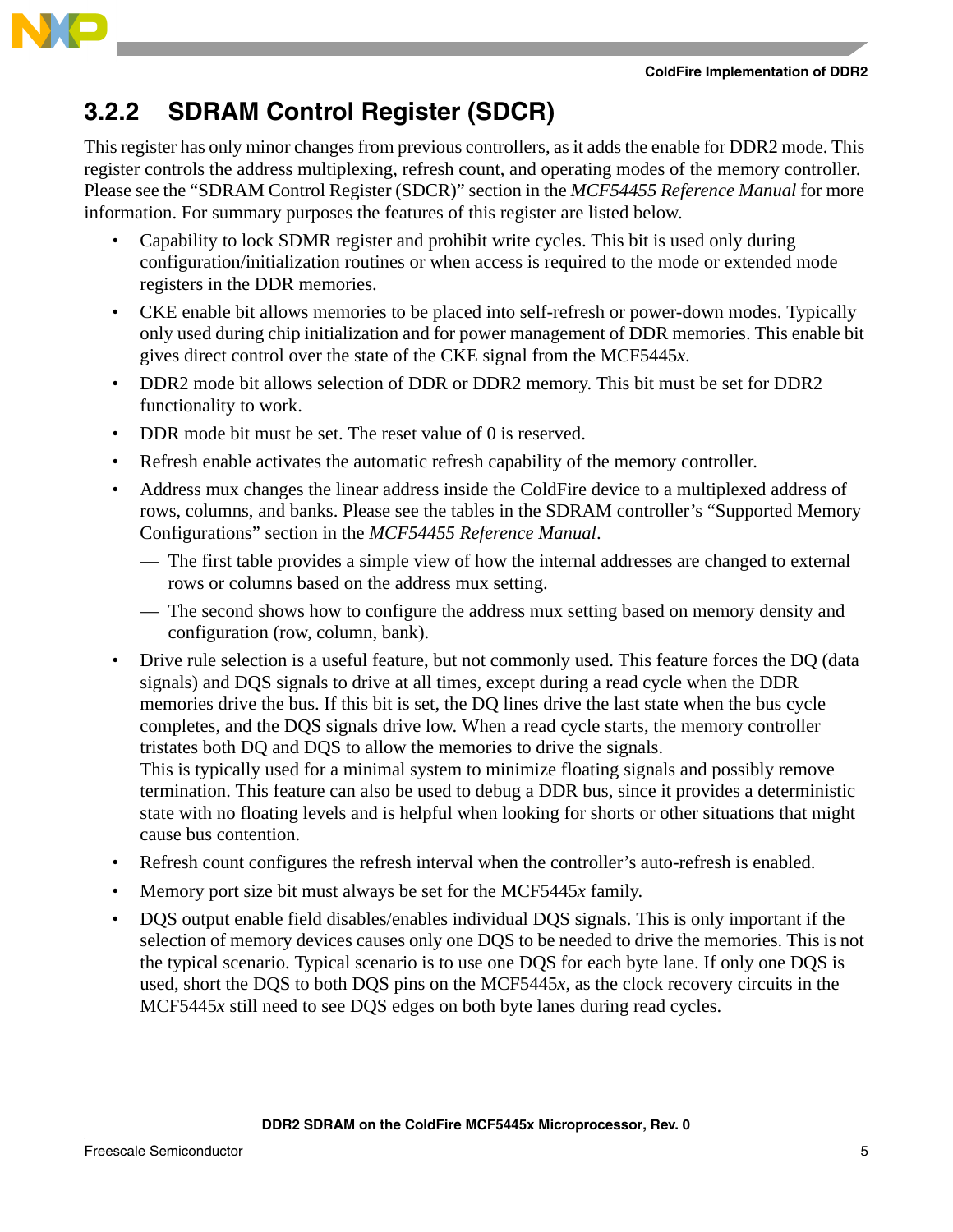

- Initiate refresh command causes an immediate refresh. This is most commonly used during initialization and power management routines, where the memories require specific events to occur and refresh commands must be issued. This feature is only available when the mode/extended mode register is enabled.
- Initiate precharge all command forces a software-initiated precharge. The clock enable (CKE) must be enabled before issuing a software precharge command.
- Deep power-down mode bit generates a deep power-down command for mobile DDR devices. It is not supported on DDR2 devices, so clear this bit.

### **3.2.3 SDRAM Configuration Register 1 & 2 (SDCFG1/SDCFG2)**

The SDRAM configuration registers store the required delay values between specific memory commands. Each DDR memory manufacturer has provided values on their data sheets for each of these delays. These values must be converted into appropriate delay values (typically clock cycles) and loaded into the SDCFG1/2 registers.

### <span id="page-5-0"></span>**3.3 DDR2 Sample Initialization**

The following pseudo-code illustrates DDR2 initialization using the M54455EVB. The M54455EVB features 256 MBytes of DDR2, using four 8-bit wide Micron MT47H64M8 (512-Mbit) devices, configured as two 16 M  $\times$  8  $\times$  4 banks per memory controller chip select.

### **Example 1. Pseudo-code for DDR2 Initialization**

1. Setup the MSCR register to use SSTL 1.8V I/O for DDR2 on all memory controller pins:

| writemem.b 0xFC0A4074 0xAA | ; MSCR SDRAM |
|----------------------------|--------------|
|----------------------------|--------------|

2. Setup the memory controller chip selects for 128 Mbytes each.

| writemem.1 0xFC0B8110 0x4000001A |  | ; SDCS0 |
|----------------------------------|--|---------|
|                                  |  |         |

| writemem.1 0xFC0B8114 0x4800001A |  | ; SDCS1 |
|----------------------------------|--|---------|
|                                  |  |         |

3. Setup the required memory vendor's delays for various DDR commands

writemem.1 0xFC0B8008 0x65311810 ; SDCFG1

- $-$  SRD2RWP = 0x6 = Burst Length / 2 + 2
- SWT2RWP =  $0x5 = CAS + Additive Latency + t_{wr} 1 = 3 + 1 + (15 ns/7.5) 1$
- $-$  RD\_LAT = 0x3 = CAS Latency in clock cycles
- ACT2RW =  $0x1 = (t_{RCD} / t_{CLK}) 1 = (15 \text{ ns} / 7.5 \text{ ns}) 1 = 1 \text{ clock cycle}$
- PRE2ACT =  $0x1 = (t_{RP} / t_{CLK}) 1 = (15 \text{ ns}/7.5 \text{ ns}) 1 = 1 \text{ clock cycle}$
- REF2ACT =  $0x8 = (t_{RFC} / (t_{CLK} x 2)) + (1$  for math rounding) = (105 ns / 15 ns) + 1 = 8
- WT\_LAT = 0x1 = Additive Latency =  $(t_{RCD(min)}/t_{CLK}) 1 = 15$  ns/7.5 ns 1 = 1

writemem.l 0xFC0B800C 0x59670000 ; SDCFG2

- $-$  BRD2RP = 0x5 = Burst Length / 2 + Additive Latency = 8 / 2 + 1 = 5
- $-$  BWT2RWP = 0x9 = CAS Latency + Additive Latency + Burst Length / 2 + t<sub>WR</sub>/t<sub>CLK</sub> 1 =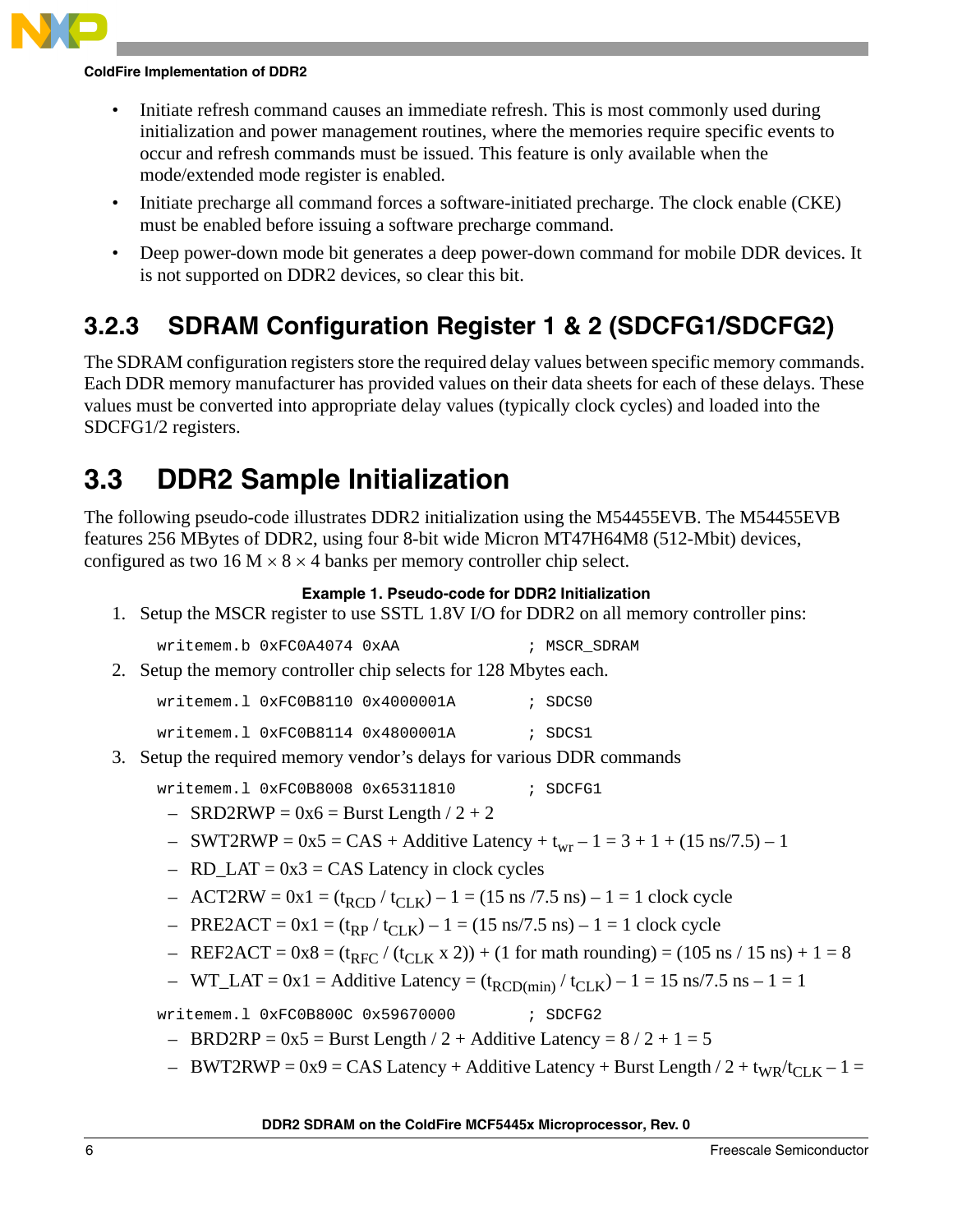

- $3 + 1 + 4 + 2 1 = 9$
- $-$  BRD2W = 0x6 = Burst Length / 2 + 2 = 6
- $-$  BL = 0x7 = Burst Length  $-1 = 7$
- 4. Delay (DDR2 memories have a delay requirement, typically 200 µs.) A delay should be included in the initialization sequence before going to next step, which asserts CKE.

writemem.l 0xFC0B8004 0xEA0F2002 ; SDCR

- Set mode enable (1)
- Enable CKE (1)
- Enable DDR Mode (1)
- Disable automatic refresh (0)
- Enable DDR2 Mode (1)
- Configure address mux to (10) = 512 Mbits configured as  $14 \times 10 \times 4$  and 8-bit wide
- Drive rule set to tri-state mode between reads and writes. Board uses parallel termination.
- Refresh count set to 0xF which means  $(8k / (7.5 \text{ ns} \times 64)) 1 = 15$ . This value is always rounded down, as refreshing slightly more often than required is the goal.
- Memory port size is set to 16 bits
- DQS outputs are still disabled
- Issue pre-charge all command
- Deep power down is not used during initialization sequence

writemem.1 0xFC0B8000 0x40010408 ; SDMR

- Write extended mode register command for non-mobile DDR
- Set CMD bit to issue load extended mode command
- Set extended mode: DLL is enabled, full strength output drive, internal parallel termination is disabled, posted CAS (additive latency) of 1, OCD not supported, differential DQS disabled, RDQS disabled, outputs enabled.

writemem.1 0xFC0B8000 0x00010333 ; SDMR

- Write mode register command
- Set CMD bit to issue load mode register command
- Set mode register contents: burst length of 8, sequential burst mode, CAS latency of 3, normal mode, DLL held in reset, write recovery set to 2, and power down set to fast exit mode.
- 5. Delay 200 memory clock cycles before issuing the pre-charge all command in the next step

writemem.l 0xFC0B8004 0xEA0F2002 ; SDCR, issue PALL

– Same as last SDCR write, which effectively issues another pre-charge all command

writemem.1 0xFC0B8004 0xEA0F2004 ; SDCR

– Same as last SDCR write but now issue a refresh command

#### **DDR2 SDRAM on the ColdFire MCF5445x Microprocessor, Rev. 0**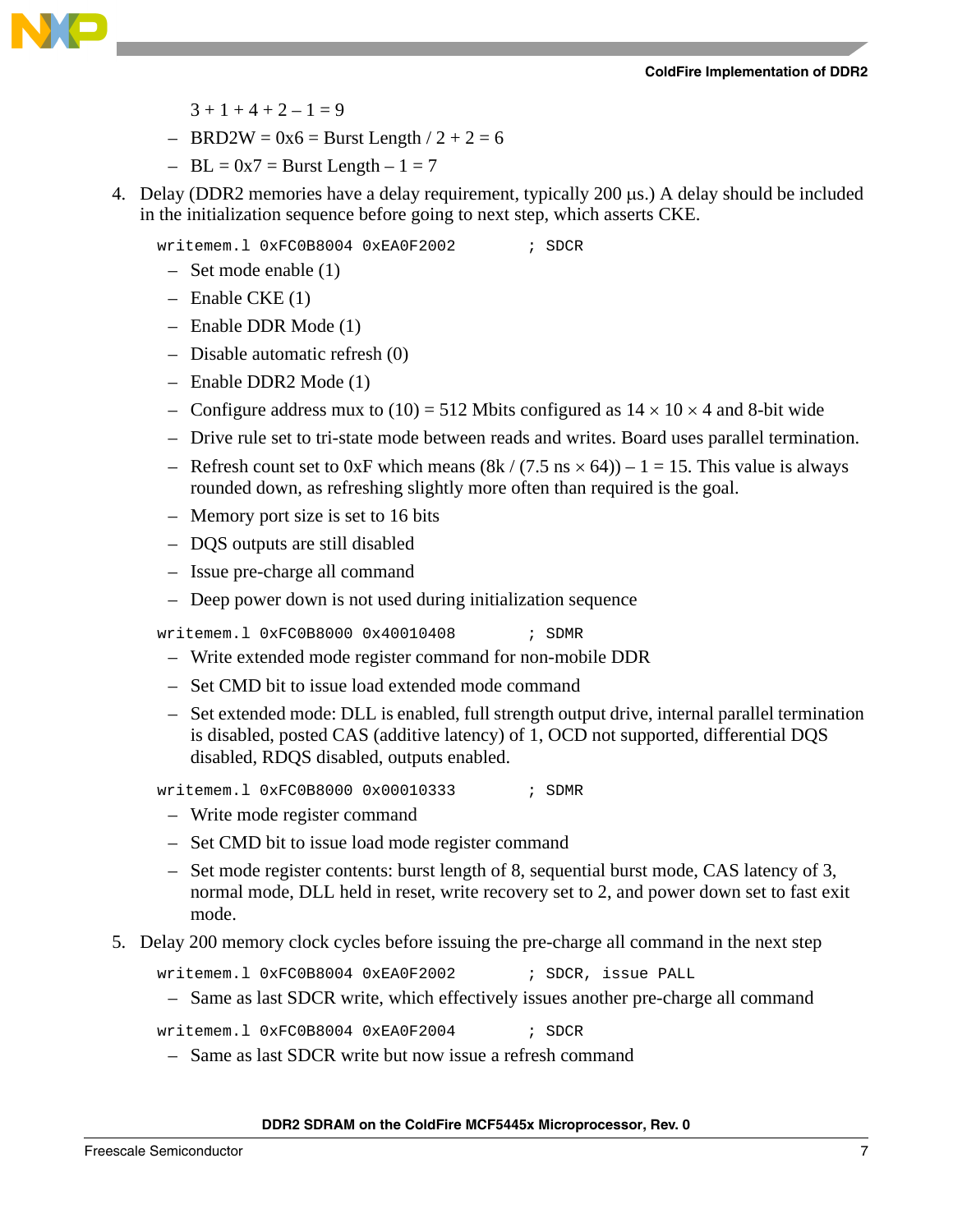writemem.l 0xFC0B8004 0xEA0F2004 ; SDCR

– Issue another refresh command

writemem.1 0xFC0B8000 0x00010233 ; SDMR

– Same as last mode register write, except the DLL reset is removed and the DLL is allowed to lock

writemem.l 0xFC0B8004 0x7A0F2C00 ; SDCR

– Clear mode enable to lock-out from further SDMR register write cycles, enable self refresh, enable DQS signals, and everything else stays the same

— Delay 200 bus clocks after DLL reset is removed.

### <span id="page-7-0"></span>**3.4 DDR2 Hardware Design Considerations**

This section provides the embedded hardware engineer with all the necessary information to use DDR2 memory with the ColdFire MCF5445*x* family in a simple and efficient manner. The MCF5445*x* memory controller and SSTL I/O are very flexible and give the hardware designer quite a bit of design freedom. A very important concept for all embedded designers is to understand that DDR2 specifications were written for the desktop/notebook/server market and have little directed information for an embedded hardware designer. Many of the DDR2 hardware guidelines that are available on the web can generate extra cost for the embedded designer.

This section reviews the M54455EVB's DDR2 implementation and shows an ideal scenario and some areas for cost improvement or system reduction. By using the content in the following sections, the embedded hardware designer should feel comfortable that DDR2 is an easy, effective, and viable choice to use with ColdFire in a high-performance/low-power embedded platform.

### **3.4.1 DDR2 Package and Layout Considerations**

One of the key differences between DDR2 and other DDR solutions is the package. DDR memories are available in TSOP and BGA packages, but DDR2 is only available in the FBGA package. The advantages of this package are its signal quality and small, efficient board footprint. It does make manual debug a bit more difficult, but this can be solved using through-hole vias that give access to signals on the bottom of the board.

The M54455EVB uses four x8 Micron MT47H64M8 memories. The small size and ideal signal placement for address, control, and data make the layout of this board very simple. The M54455EVB takes advantage of populating components on the top and bottom of the board. This is not a requirement to implement a DDR2 solution, but it does result in a clean and efficient configuration. See Figure 2 for a diagram of a DDR2 x8 memory using the FBGA signal layout.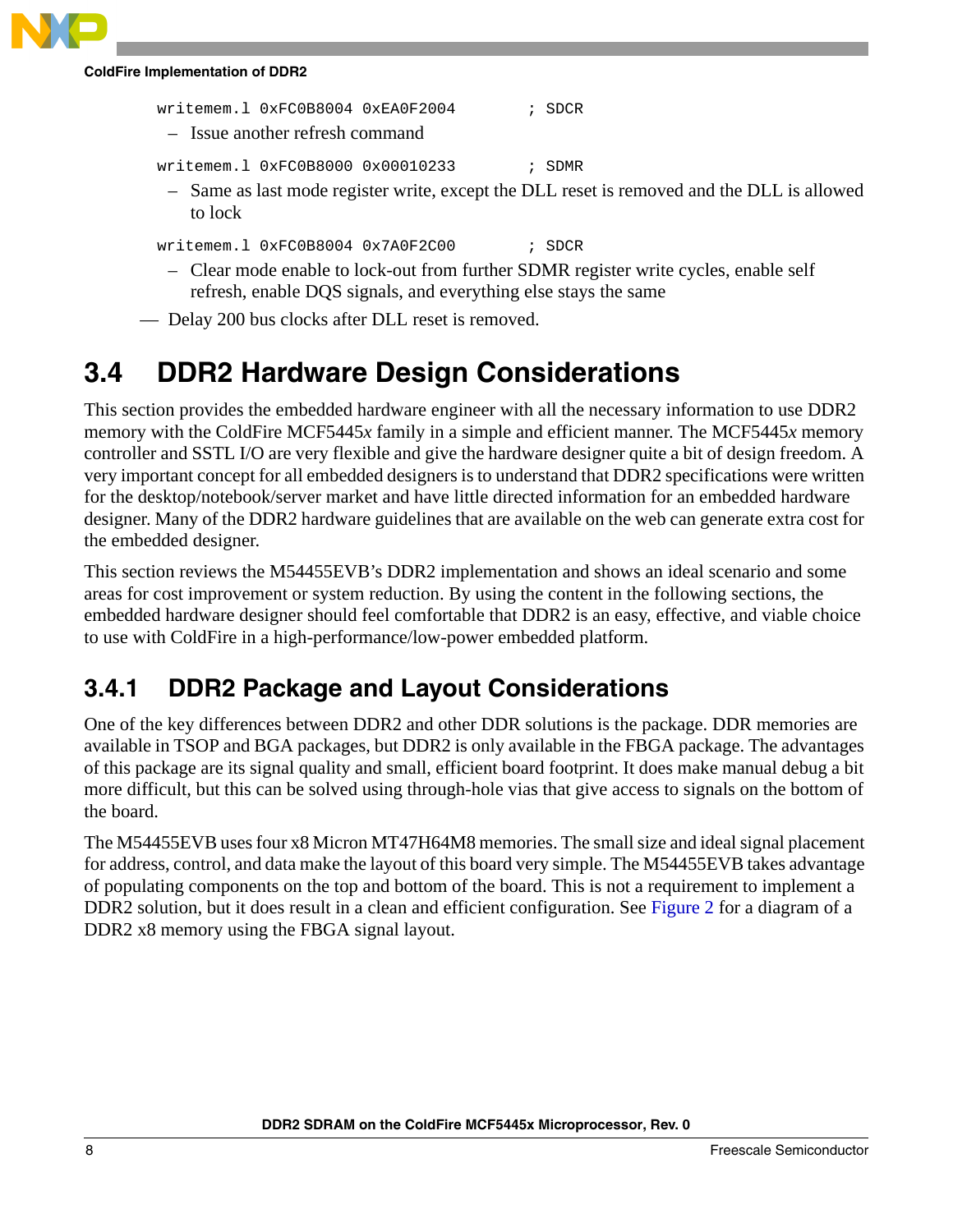



DDR2 Memory x8

**Figure 2. Example DDR2 Memory Configuration x8 (View Through Package)**

In Figure 2 it is easy to see how to escape the signals from the BGA. The data lines are located toward the top, the control lines are in the middle, and the address lines are located at the bottom of the package. The physical placement of the spheres on this package permits a simple routing path down the middle of the package. This gives the layout designer a clear path to access the various sections, and it allows easy segmentation of the address from control signals.

Freescale took advantage of this escape pattern and the ability to place chips on the top and bottom of the board. By placing two DDR2 memory chips directly above and below the board, the signal integrity is ideal and the routing is very clean.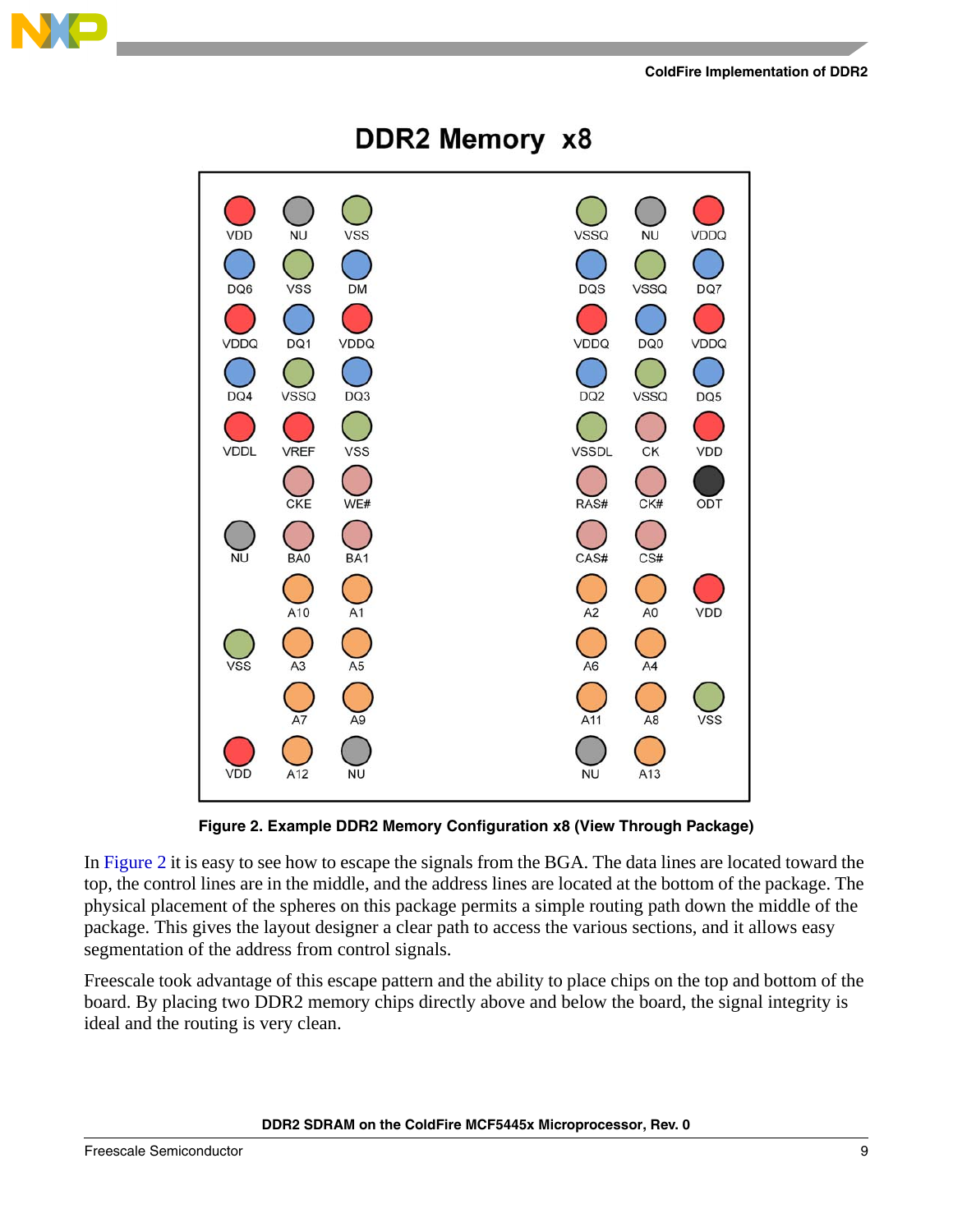The actual floorplan of the M54455EVB's DDR2 bus is shown in Figure 3. From left to right:

- The MCF54455 processor in the middle of the board
- A set of series terminators
- Three logic analyzer connectors
- The DDR2 memories
- The VTT resistor packs



**Figure 3. Top Layer of U1 (MCF54455) to DDR2 Memories**

The address bus is routed from the ColdFire device to the vias located half way between the two sets of memory chips. This permits a clean route to the address bus located on both ends of the memory chips. Figure 4 show how the address bus routes to these vias, and then forms a T-junction to the two sets of DDR2 memories. Figure 4 also shows an example of data lines that are coming in from the top and bottom of the DDR2 memories. Again, the routing of address in the middle supports a T-junction with equal length stubs going to each DDR2 memory. The data buses come from the left and connect to the ends of the DDR memories. Each of the data bus sections (each byte lane) are routed to a set of vias that provide a T-junction to the two memories on that byte lane. The vias are visible in Figure 4 and are located in the wide channel between the left and right sections of the BGA.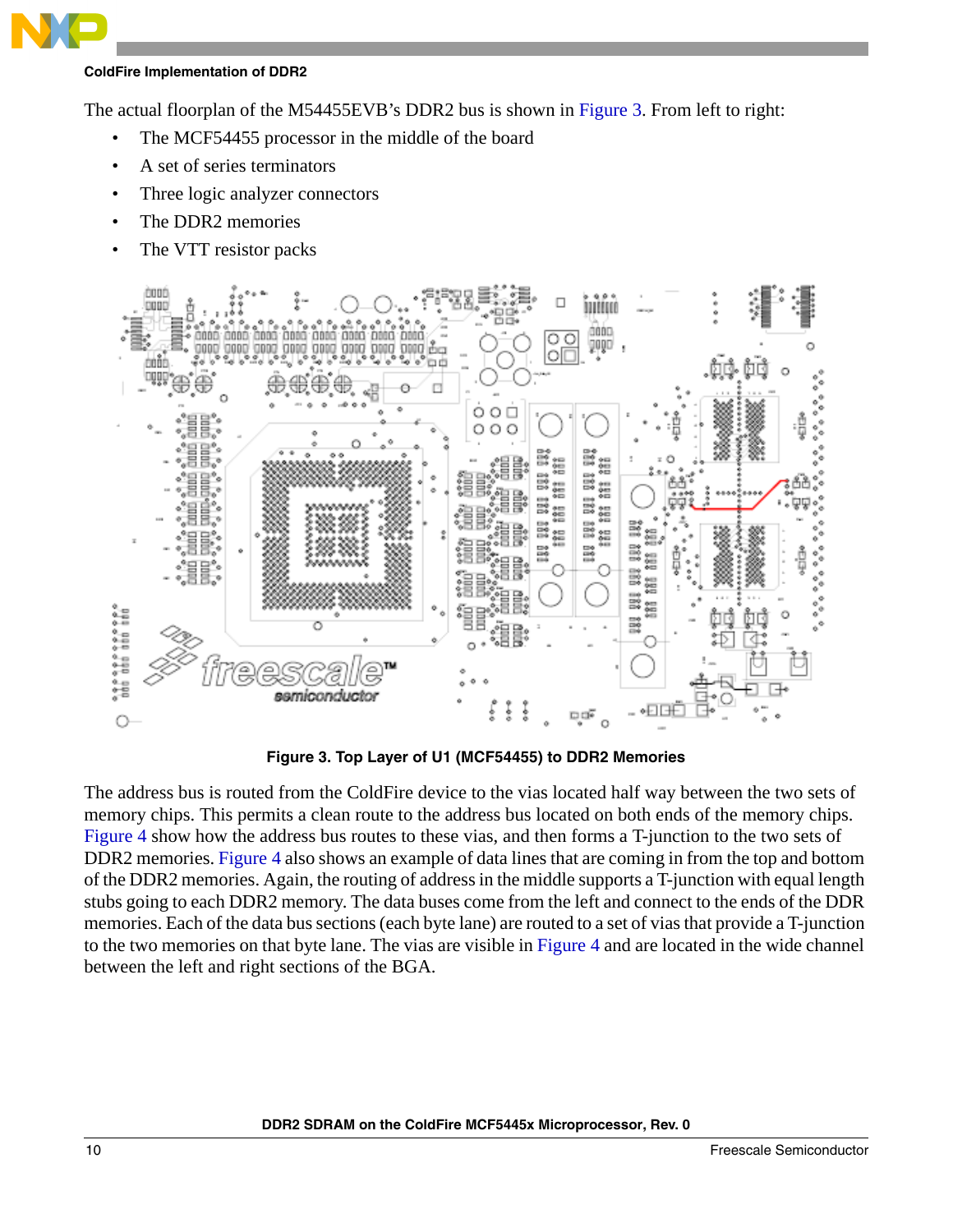

**Figure 4. Address Bus T-Junction**

The logic analyzer connectors can be one of several new styles that are offered by various test and measurement companies. The version used on the M54455EVB board are designed for use with Tektronix P6860/P6880 probes. Traditional Mictor connectors do not have the signal fidelity that is typically required for higher speed signals (edge rate being the most critical factor not frequency). The SSTL pads on the MCF5445*x* and the DDR2 memories are too fast for standard mictor connectors. The new high speed logic analyzer connectors are very useful, because they have a minimal affect on signal quality when a logic analyzer is not present.

### <span id="page-10-0"></span>**3.5 DDR2/ColdFire Trace Routing Guidelines**

The most common type of DDR trace routing is a series/parallel termination scheme using a 50-ohm transmission line model. This scheme is used on the M54455EVB, and is easy to see in Figure 3. Looking left to right, the series resistors are located very close to the ColdFire processor, and the parallel termination resistors are located just to the right of the DDR2 memories. The following are key concepts for the series/parallel termination scheme and how it is applied to DDR/DDR2 board designs:

Series terminators must be placed close to the source driver. This example uses single series termination. This means that only one set of series terminators are used, and they are placed next to the ColdFire processor. A dual series termination scheme can be used, but is rarely necessary in embedded systems. Dual series termination is the least common scheme in the embedded memory world.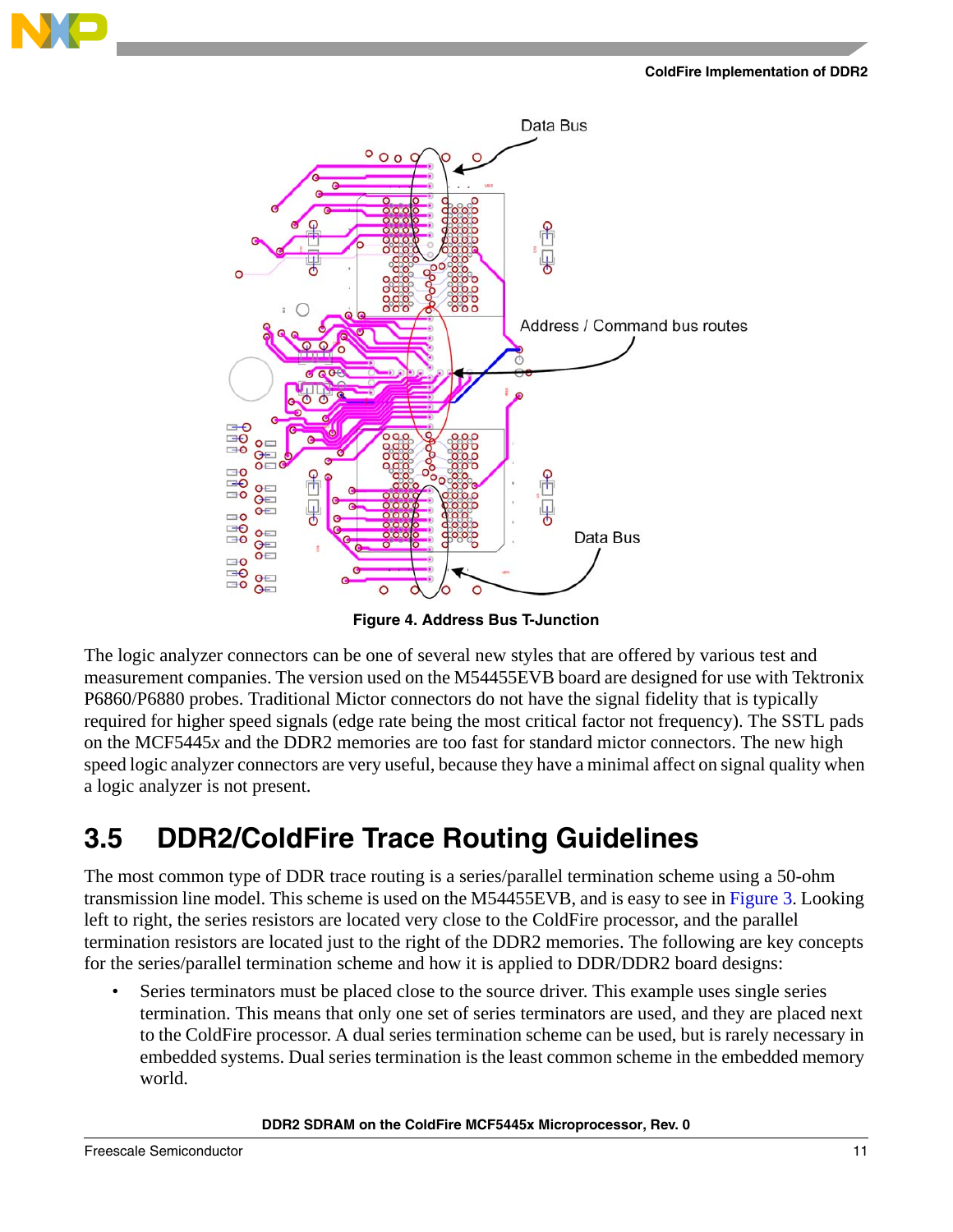- Parallel terminators should be placed close to the memories. Again, a dual parallel scenario can be used, but in typical situations would be overkill for embedded applications.
- Always make sure the distance from the series terminator to the source output driver is much shorter in length than the distance from the series terminator to the load (DDR memory).
- DDR2 series/parallel termination requires a VTT voltage supply. VTT is always half of the DDR2 memory voltage. In this example, VTT is 0.9 V for a 1.8-V DDR2 memory system.
- VREF must be supplied, as SSTL input buffers are differential in nature.
- Rs should be sized such that the output impedance of the driver plus the resistor is roughly the same as the line impedance. On the MCF5445*x*, a starting point that produces good results is 22- $\Omega$  series resistors. Depending on the layer stack-up and material used, the desired size of R<sub>s</sub> can vary from less than 22  $\Omega$  to 33  $\Omega$ .
- R<sub>p</sub> is typically sized based on the drive currents used in the system. On the M54455EVB, 51- $\Omega$ resistors were chosen. In DDR2 mode, the MCF5445*x* only supports one output drive level for SSTL18 (SSTL18 is an SSTL pad at 1.8v).
- Figure 5 shows an example series/parallel termination scheme used most commonly for address, data, and command signals.



**Figure 5. SSTL Series/Parallel Termination Scheme for Address/Data/Command**

- DDR/DDR2 clocks are differential and the MCF5445*x* provides a clock output and the complement of that clock. These two signals must be routed together with matched impedance as a differential pair with design rules set between 100- and 120- $\Omega$  differential impedance.
- Differential clocks can be terminated with a single resistor between the two phases of the clock. See Figure 6 for an example of this parallel termination scheme, which produces excellent clock crossovers and reduces the number of components needed. One key item to consider is that all DDR/DDR2 DIMMs include this single parallel terminator (between clock phases) on each DDR DIMM module. If a design contains on-board DDR2 memories and a slot for a DDR2 DIMM module, it is strongly recommended that a separate clock pair is routed to the on-board memories and to the DDR/DDR2 DIMM.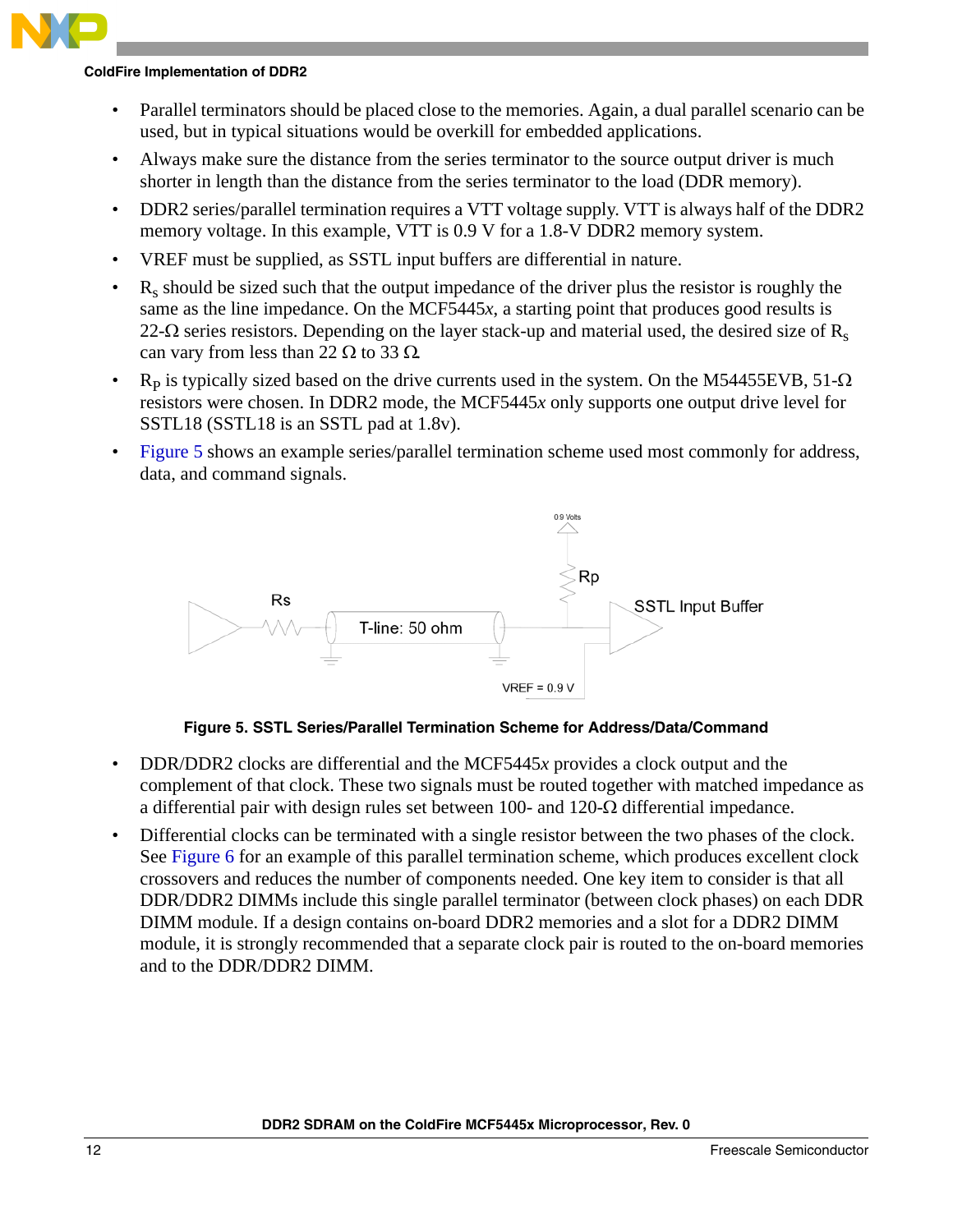



**Figure 6. SSTL Clock Parallel Termination—Alternate Method**

### <span id="page-12-0"></span>**3.6 Sample Connection Diagram**

Figure 7 shows an example diagram for connecting the MCF5445*x* DDR2 controller to a DDR2 memory. The connections are very straightforward, as the DDR2 bus on the MCF5445*x* family is not multiplexed with other buses. MCF5445*x*'s dedicated pinout maximizes performance and simplifies connectivity.



**Figure 7. Example Connection Diagram for DDR2**